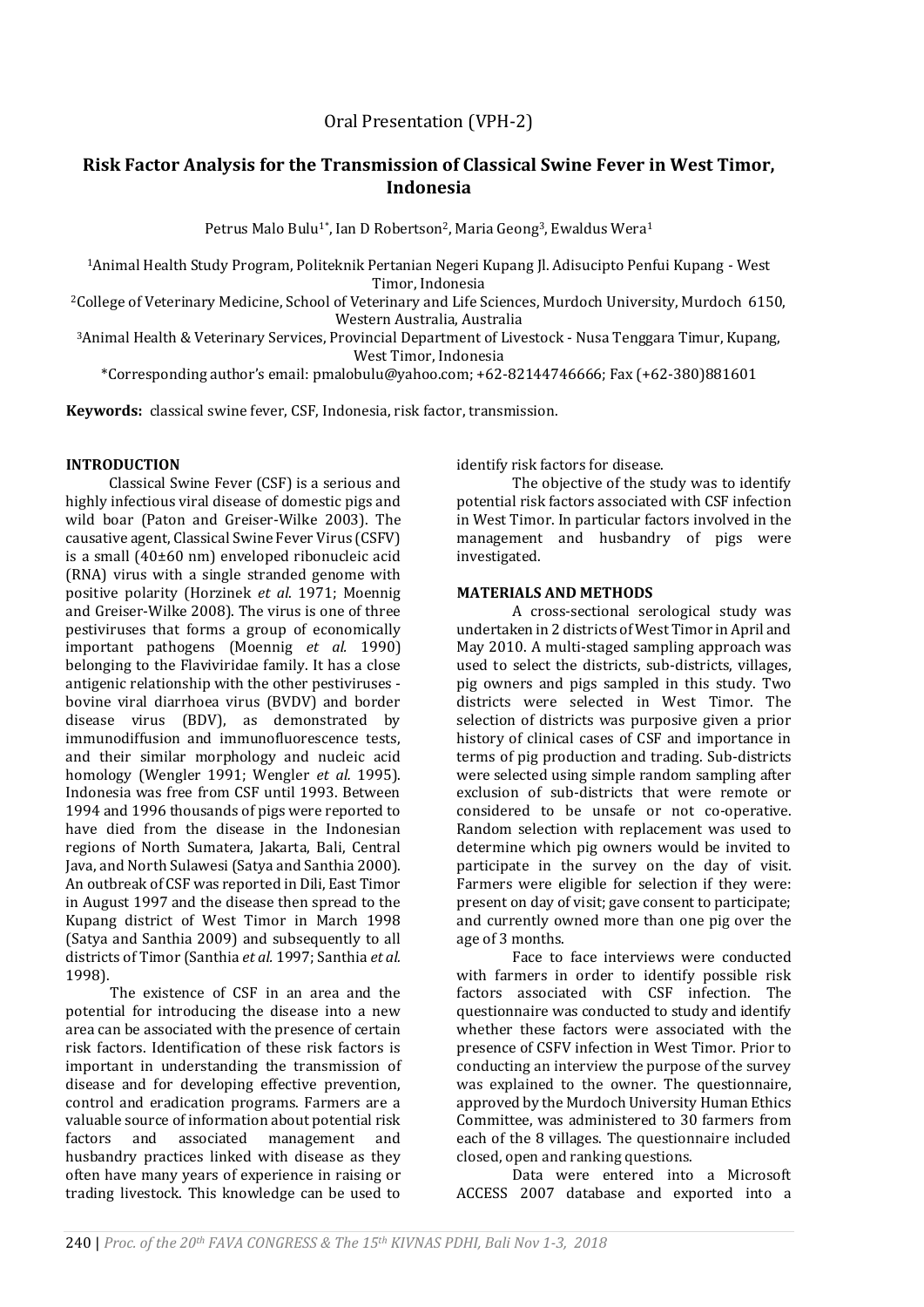statistical package (SPSS Statistics version 17.0) for analysis. For univariable analyses, potential risk factors were compared with positivity on the ELISA test to CSF (seropositive versus seronegative) using the Pearson's chi-square test for independence or the Fisher's exact test. For continuous variables the mean value for seropositive pigs was compared with that of seronegative pigs with an ANOVA, after testing for normality of data and homogeneity of variance. Odds ratios (OR) and their 95% confidence intervals (95% CI) were also calculated to measure the degree of association between putative risk factors and the presence of CSF (Kahn and Sempos 1989).

Factors with a significance level of  $P < 0.25$ on the univariable analyses and which were considered to be biologically important were offered to the multivariable binary logistic regression model. This model was built using a manual backwards elimination process as described by [Dohoo](#page-2-1) *et al.* (2003) with a significance level of  $P > 0.05$  as the criterion for removal of a variable from the model. If two variables had a high level of collinearity  $(r > 0.8)$ than one was removed from the logistic regression analysis. The analysis commenced with a saturated model and variables were eliminated from the model in an iterative process. The level of significance for a factor to remain in the final model was set at 0.05. Because of the likely presence of additional variation due to the clustering of herds in villages, village was incorporated as a random effect in the model. Two-way interaction terms among the explanatory variables were examined after identification of the reduced set main effects. Each interaction was added to the model and the significance assessed in the same way as for the explanatory variables. The suitability of the final model was assessed based on the Hosmer and Lemeshow and Nagelkerke R Square values (Hosmer and Lemeshow 2003).

## **RESULT AND DISCUSSION**

Putative risk factors that were potentially involved in CSF infection in West Timor were investigated. In the univariable analyses, seven categories of potential risk factors for the spread of CSFV (pig household characteristics, farm structure and herd information, husbandry, reproductive management, pig movement, health status of pigs, knowledge of pig owners on CSFV and vaccination, and body condition of pigs) were investigated.

The final model generated through backward conditional binary logistic regression is displayed in Table 1. Three factors were retained in the final model. The most strongly associated factor with CSF was introducing pigs in the preceding 12-month period  $(P=0.01; OR=4.7; 95\%)$ 

CI 1.5, 15.7). Farmers who kept goats were more likely (P=0.022; OR 3.4; 95% CI 1.2, 9.8) to have infected pigs than owners who did not keep these species. Farmers who had vaccinated pigs against CSF were also more likely to have seropositive animals (P=0.035; OR = 2.3; 95% CI 1.1, 5.1). The final model had a reasonable fit with a chi square value for the Hosmer and Lemeshow Test of 3.48  $(P = 0.63)$ . The Nagelkerke R square value was 0.344 suggesting that 34.4% of the variability could be explained by the final set of variables. No significant interaction was detected among the final reduced set variables of the model.

Table 1. Multivariable analysis of potential risk factors for CSF in West Timor

| Variable name                                          | R | P            | 0R | 95% CI for<br>0R     |             |
|--------------------------------------------------------|---|--------------|----|----------------------|-------------|
|                                                        |   |              |    |                      | Lower Upper |
| Constant                                               |   | $-3.190.000$ |    |                      |             |
| Own one or more goats                                  |   |              |    | 1.23 0.022 3.42 1.20 | 9.81        |
| Introduced pigs in the last 1.57 0.010 4.78 1.46 15.71 |   |              |    |                      |             |
| 12 months                                              |   |              |    |                      |             |
| pigs against 0.85 0.035 2.33 1.10<br>Vaccinated        |   |              |    |                      | 5.12        |
| CSF                                                    |   |              |    |                      |             |

Classical swine fever is a major disease of pigs (ref) and identifying risk factors for infection and understanding factors influencing the transmission and dissemination of this disease is essential when developing control programs.

The presence of cattle and small ruminants in the neighbourhood of pigs has previously been linked to seropositivity of pigs to CSF (Crauwels *et al.* 2003; [Liess 1990;](#page-2-2) Loeffen *et al.* 2009). In the multivariable analysis of this study, farmers who kept goats were 3.42 times more likely to have seropositive pigs than were those who did not keep goats. In West Timor, goats are commonly raised together with pigs or are kept in the same locality. Goats are known to be a host for border disease (BD), which is closely related to CSFV and BVDV (Nettleton *et al.* 1998). It has been suggested that the presence of antibodies to BVDV or BDV in pigs may provide some protection against the transmission of CSFV in and between infected herds (Wieringa-Jelsma 2006). Although no published reports of the presence of BD have been made in Indonesia, this could be due to a lack of testing rather than actual freedom from the disease.

The movement of pigs, in particular that associated with the trading of pigs, has both positive and negative impacts on a population. There are benefits to increasing the size of the population through immigration and introduction of improved genetics, however there are significant risks through the potential introduction of new diseases or new strains of organisms (Févre *et al.* 2006; Lindstrom *et al.* 2010). The purchase of pigs from markets or from different breeding farms has